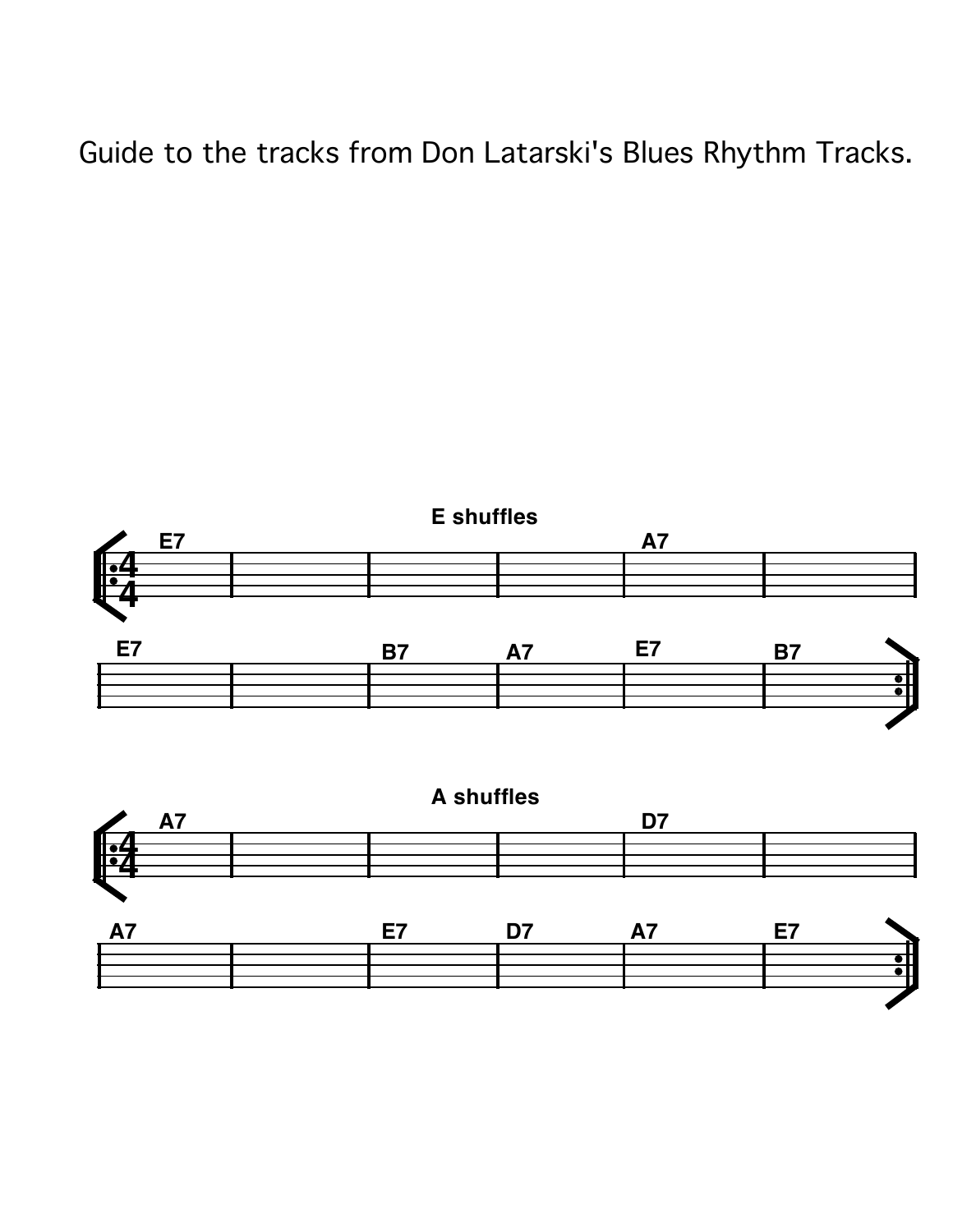## **Slow Blues#1 (chords)**

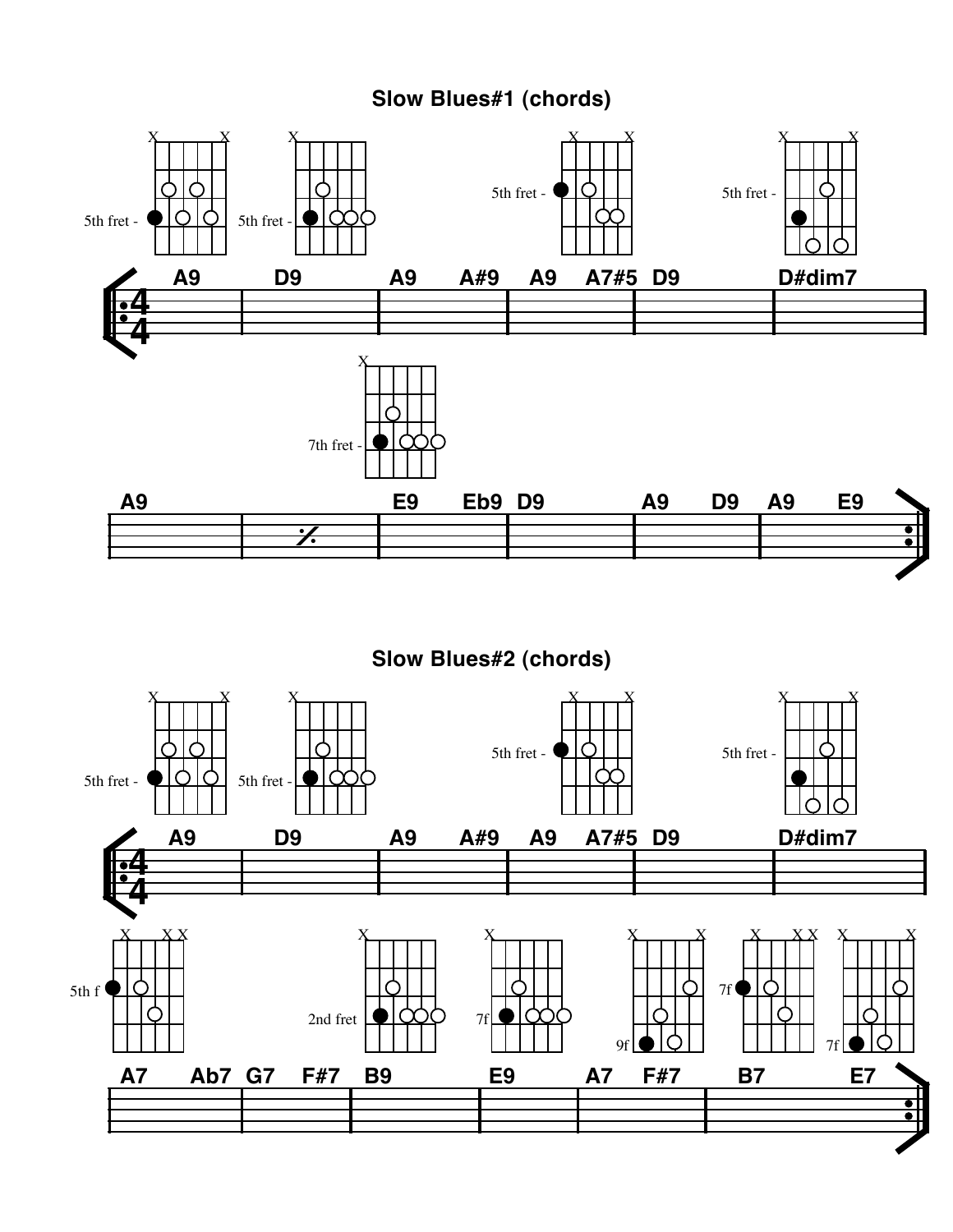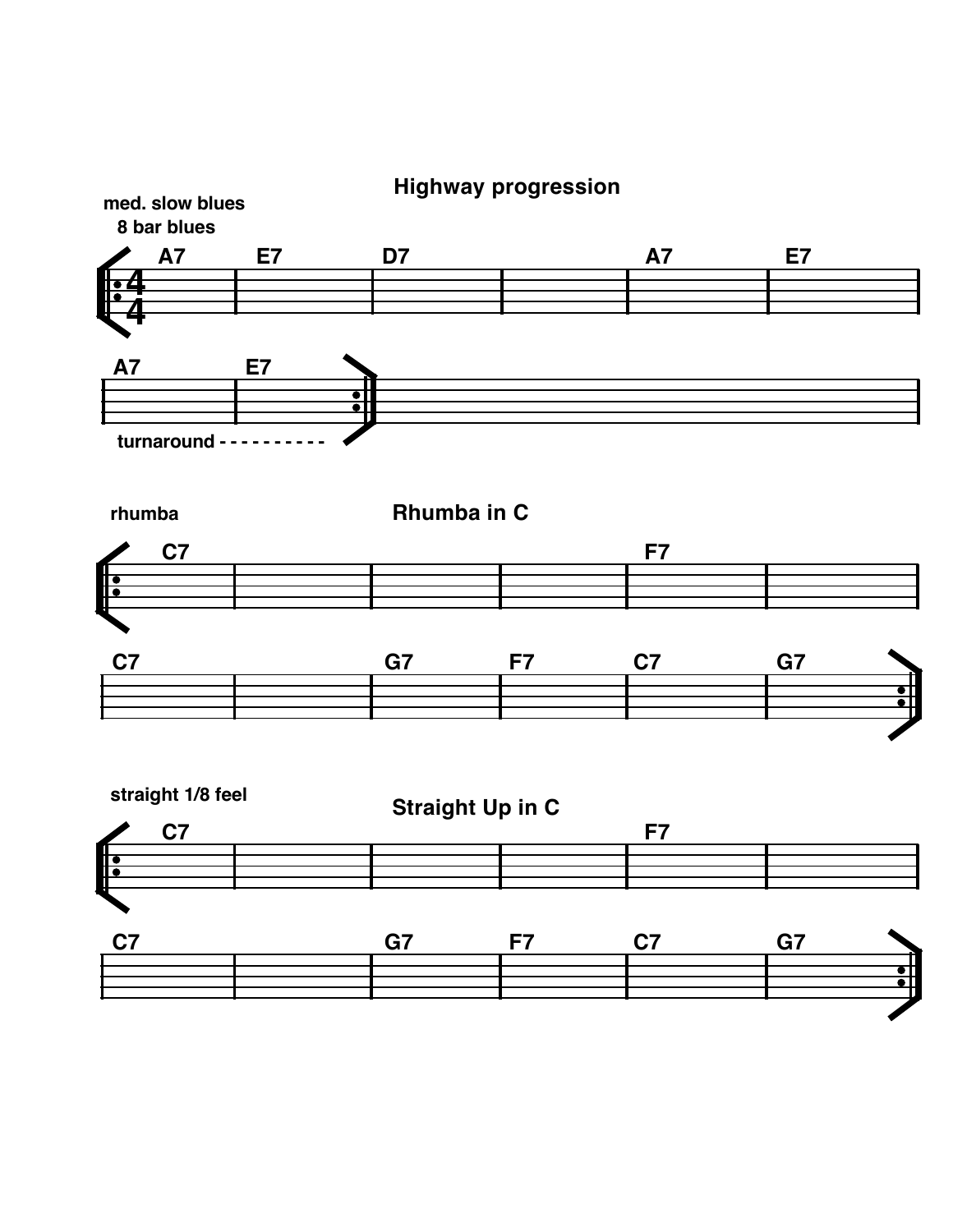



shuffle